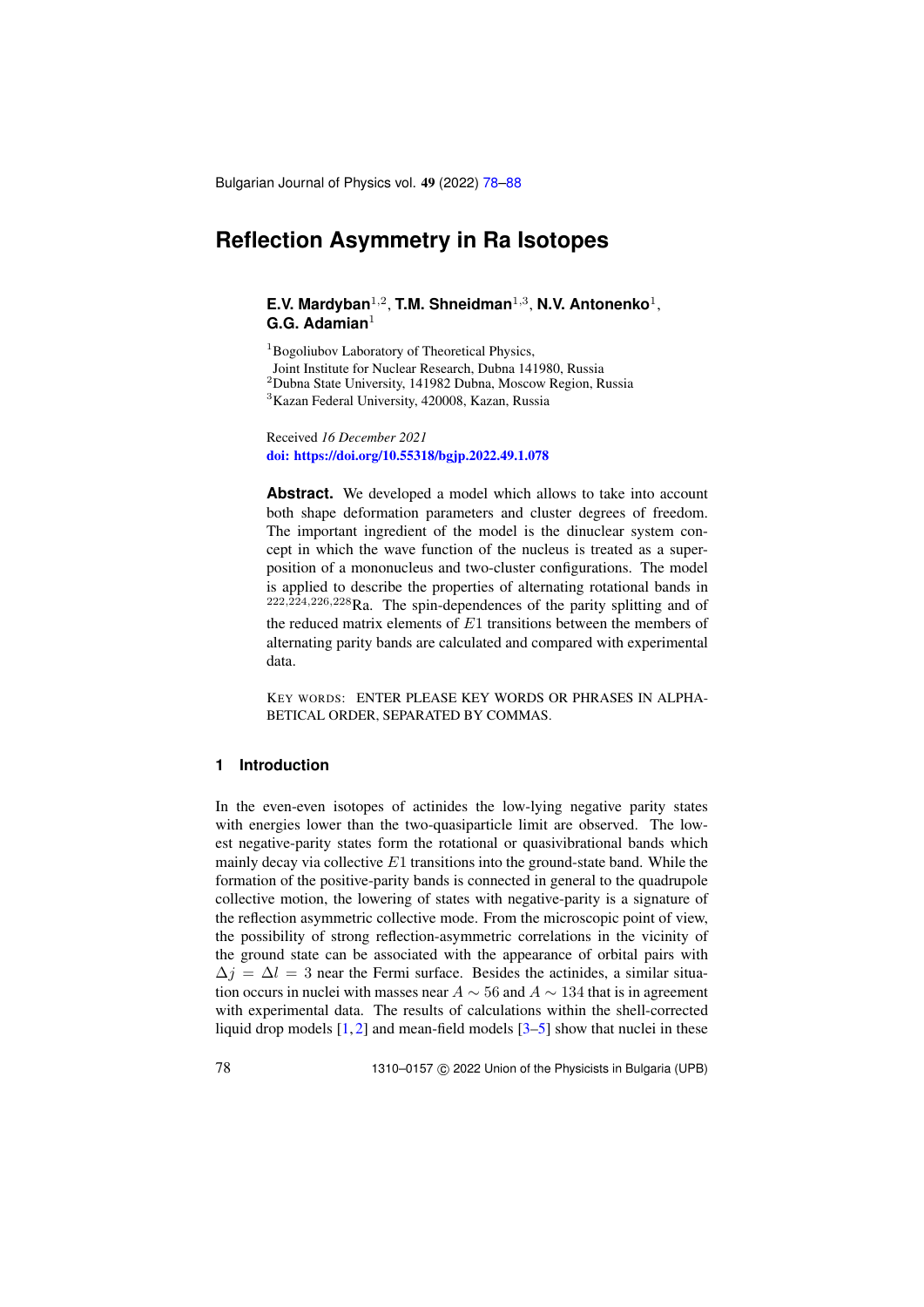mass regions are either soft with respect to the octupole deformation or octupoledeformed. The possibility of the strong octupole correlations in actinides was also investigated in the frame of the coherent quadrupole-octupole collective model [\[6\]](#page-9-5).

An alternative explanation is suggested by the dinuclear system model in which long-range multipole correlations might lead to the formation of light clusters on the surface of a heavy nucleus. The contribution of such dinuclear configurations to the nuclear wave function naturally leads to an appearance of a reflection-asymmetric deformation. The strength of this deformation is determined by the relative weight of the dinuclear configurations. The idea that clustering is responsible for the reflection–asymmetric deformations of the medium mass and heavy nuclei is based on the fact that these nuclei are good alphaemitters. Moreover, the calculation of potential energies of the dinuclear systems with  $\alpha$ -particle as a light cluster have shown that their energies are close to the binding energy of the corresponding nucleus. Thus, there is a significant probability to form an  $\alpha$ -cluster in the surface region of the nucleus.

In Ref. [\[7,](#page-9-6)[8\]](#page-9-7), the dinuclear model have been used to describe the parity splitting in actinides and rare-earth nuclei. To describe the reflection asymmetric collective modes characterized by nonzero values of angular momentum projection  $K$ , the degrees of freedom related to the internal excitation of clusters were taken into account [\[9,](#page-9-8) [10\]](#page-10-0). The excited  $0^+$  states in <sup>240</sup>Pu which decays via strong E1 transition to the members of lowest negative-parity band was explained as a first excited state in mass asymmetry degree of freedom [\[11\]](#page-10-1). Recently, the alphacluster model have been successfully applied to describe recent experimental data on the strength of  $B(E2)$  transitions in the ground-state band of <sup>212</sup>Po [\[12\]](#page-10-2).

In a series of recent experiments [\[13,](#page-10-3) [14\]](#page-10-4) conducted at HIE-ISOLDE facility at CERN, an electric dipole and octupole transitional moments have been measured in  $^{222,224,228}$ Ra. It is interesting that despite the fact that the parity splitting has a minimum at  $224$ Ra, the dipole and octupole moments continue to increase in  $222$ Ra providing evidence for increasing reflection-asymmetric deformation as expected from the dinuclear system model [\[8\]](#page-9-7). The weight of alpha-cluster dinuclear system is expected to increase all the way up to  $220$  Ra thus increasing the octupole and dipole transition probabilities. The increase of parity splitting for light Ra isotopes can be understood as due to the interplay between quadrupole deformation of the heavy cluster and mass-asymmetry degree of freedom.

In this work we apply the dinuclear system model to analyze the isotopic dependence of parity splitting and of the electric dipole transition probabilities in Ra isotopes.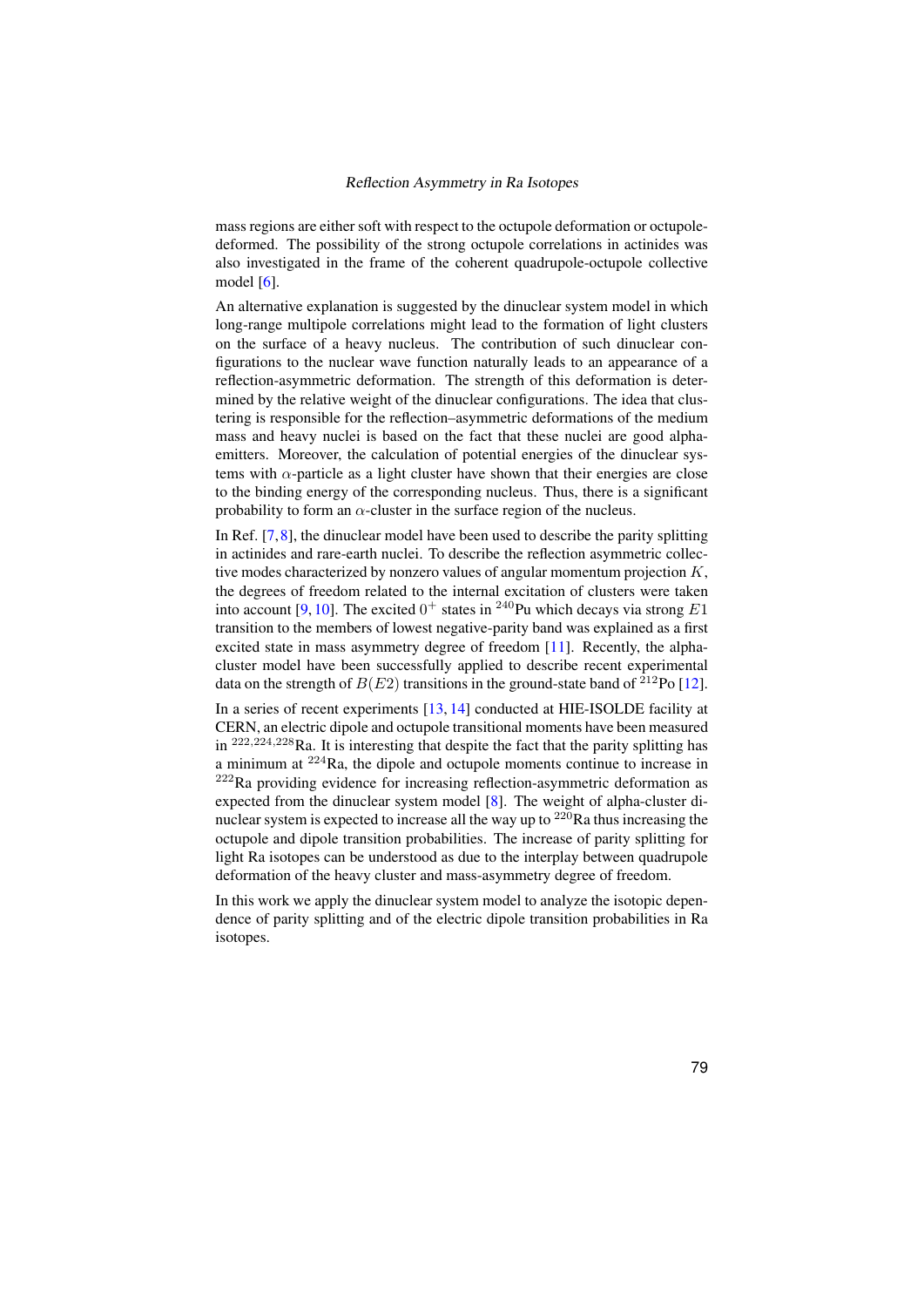### **2 Model**

## 2.1 Hamiltonian

Instead of parametrizing nuclear shape in terms of multipole deformation parameters, we use degrees of freedom related to the dinuclear system (DNS). As DNS we understand the system of two touching fragments  $(A_1, Z_1)$  and  $(A_2, Z_2)$ with  $A_1 + A_2 = A$  and  $Z_1 + Z_2 = Z$  kept together by the molecular-type nucleus-nucleus potential. The special case of the DNS in which one fragment has zero mass is denoted as a mononucleus. Each dinuclear system configuration can be characterized by the mass-asymmetry  $\xi = 2A_2/A$ , charge-asymmetry  $\xi_Z = 2Z_1/Z$ , and the vector of relative distance between the centers of the fragments  $\mathbf{R} = (R, \theta_R, \phi_R)$ .

The main idea of the DNS model is that the intrinsic nuclear wave function can be assumed as a superposition of the monunucleus and different dinuclear configurations. The mononucleus is taken to be quadrupole-deformed; thus, in the DNS model, the reflection-asymmetric deformation of the nucleus is related solely to the nonzero weight of the asymmetric dinuclear systems.

Applying the model to the description of the low-lying excitations in actinides, we presume that the main source of the reflection asymmetric deformation is the contribution of the DNS with an alpha-particle as a light cluster. As was mentioned in the Introduction, actinides are good  $\alpha$ -emitters, thus, there is a significant probability to form an  $\alpha$ -cluster in the surface region of the nucleus. Due to the stable closed-shell structure of the alpha-cluster, it is reasonable to presume that the ground-state and low-lying excited states of actinides can have a significant contribution of  $\alpha + (A - 4, Z - 2)$  cluster structures ( $\alpha$ -cluster DNS) without appreciable internal excitations of the heavy fragment.

The degrees of freedom chosen to characterize a system with quadrupole deformed heavy cluster and spherical light cluster are related to the transfer of nucleons between the fragments, to the rotation of the heavy fragment, and to the relative motion of fragments. The charge asymmetry  $\xi_Z$  is not considered as an independent collective variable and fixed to ensure neutron-to-proton ratio in the light fragment to be as in alpha-particle, i.e.  $Z_2/A_2 = 0.5$ .

The Hamiltonian of the model has the following form

<span id="page-2-0"></span>
$$
\hat{H}_0 = -\frac{\hbar^2}{2B_{\xi}} \frac{1}{\xi^{3/2}} \frac{\partial}{\partial \xi} \xi^{3/2} \frac{\partial}{\partial \xi} + \frac{\hbar^2}{2S_h(\xi)} \hat{l}_h^2 + \frac{\hbar^2}{2\mu(\xi)R_m^2} \hat{l}_0^2 + \frac{\hbar\omega_R(\xi)}{2} + U(\xi, R_m, \beta_0, \epsilon). \tag{1}
$$

Here, we assumed that the value of internuclear distance  $R = R_m(\xi, \beta_0, \epsilon)$  is set equal to the position of the minimum of the potential in  $R$  for given value of ξ, relative orientation of the fragments defined by angle  $\epsilon$  and the deformation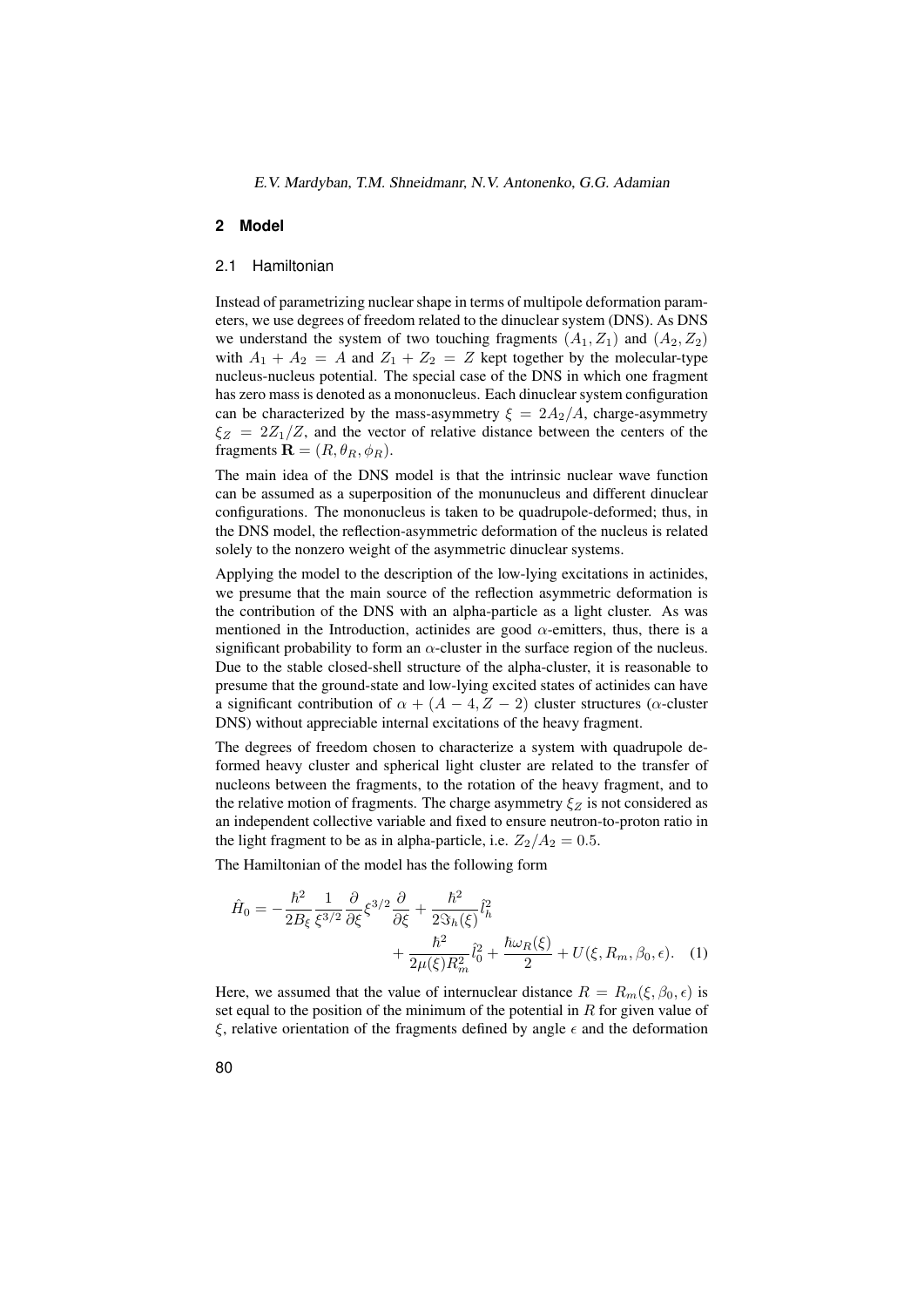$\beta_0$  of the heavy fragment. The heavy fragment is assumed to be spherical or quadrupole deformed. The calculations of the potential energy [\[15\]](#page-10-5) show that the minimum corresponds to the touching configuration of the clusters. The energy of the zero-order vibrations in R around the equilibrium value  $R_m$  is given as  $\hbar \omega_R/2$ . The mass-asymmetry is treated as a continuous variable. In [\(1\)](#page-2-0),  $\mu \approx m_0 A \xi / 2$  is the reduced mass of the DNS ( $\xi \ll 1$ ),  $m_0$  is the nucleon mass, and  $\Im_h(\xi)$  is the moment of inertia of the heavy fragment. The angular momentum operators describing the rotation of the heavy fragment,  $\hat{l}_h^2$ , and the relative rotation,  $\hat{l}_0^2$ , are given as

$$
\dot{f}_i^2 = -\frac{1}{\sin \theta_i} \frac{\partial}{\partial \theta_i} \sin \theta_i \frac{\partial}{\partial \theta_i} - \frac{1}{\sin^2 \theta_i^2} \frac{\partial^2}{\partial \phi^2}, \qquad (i = 0, h). \tag{2}
$$

The angles  $\Omega_i = (\theta_i, \phi_i)$  describe the orientation of the symmetry axis of the heavy fragment ( $i = h$ ) and of the vector  $\mathbf{R}$  ( $i = 0$ ) with respect to the laboratory frame. The angle of the relative orientation  $\epsilon$  cane be related to  $\Omega_0$  and  $\Omega_h$ by the expression

$$
\sin^2 \epsilon = \frac{2}{3} \left( 1 - \sqrt{5} \left[ Y_2(\Omega_h) \times Y_2(\Omega_0) \right]_{00} \right). \tag{3}
$$

The calculation of the mass parameter  $B_{\xi}$  is given in Ref. [\[16\]](#page-10-6). In the current work  $B_{\xi}$  is treated as a parameter of the model.

The potential energy  $U(\xi, R_m, \beta_0, \epsilon)$  is determined as

<span id="page-3-1"></span>
$$
U(\xi, R_m, \beta_0, \epsilon) = B_1(\xi) + B_2(\xi) + V(\xi, R_m, \beta_0, \epsilon),
$$
\n(4)

where the quantities  $B_1$  and  $B_2$  are the binding energies of the clusters forming the DNS. The experimental ground-state masses from Ref. [\[17\]](#page-10-7), if available, are used in the calculations. If not, the predictions of Ref. [\[2\]](#page-9-2) are used. Shell effects and pairing correlations are included in the binding energies. The nucleusnucleus potential  $V(\xi, R_m, \beta_0, \epsilon)$  is calculated using the procedure described in Ref. [\[15\]](#page-10-5).

The potential energy as a function of relative orientation of the fragments has a minimum which corresponds to the pole-to-pole orientation ( $\epsilon = 0$ ). We approximate the  $\epsilon$ -dependence of the potential energy by the second order expansion in the Legendre polynomials as

<span id="page-3-0"></span>
$$
U(\xi, R_m, \beta_0, \epsilon) = U_0(\xi, R_m, \beta_0) + C_0 \beta_0 \xi \sin^2 \epsilon,
$$
 (5)

where  $U(\xi, R_m, \beta_0, \epsilon) = U_0(\xi, R_m, \beta_0) = U(\xi, R_m, \beta_0, \epsilon = 0)$ . The second term in Eq. [\(5\)](#page-3-0) describes the interaction between the rotational degrees of freedom and mass asymmetry. Since in the vicinity of the ground state both  $\xi \ll 1$ and  $\beta_0 \ll 1$ , we expand the interaction in Eq. [\(5\)](#page-3-0) leaving only term which is linear in  $\xi$  and  $\beta_0$ .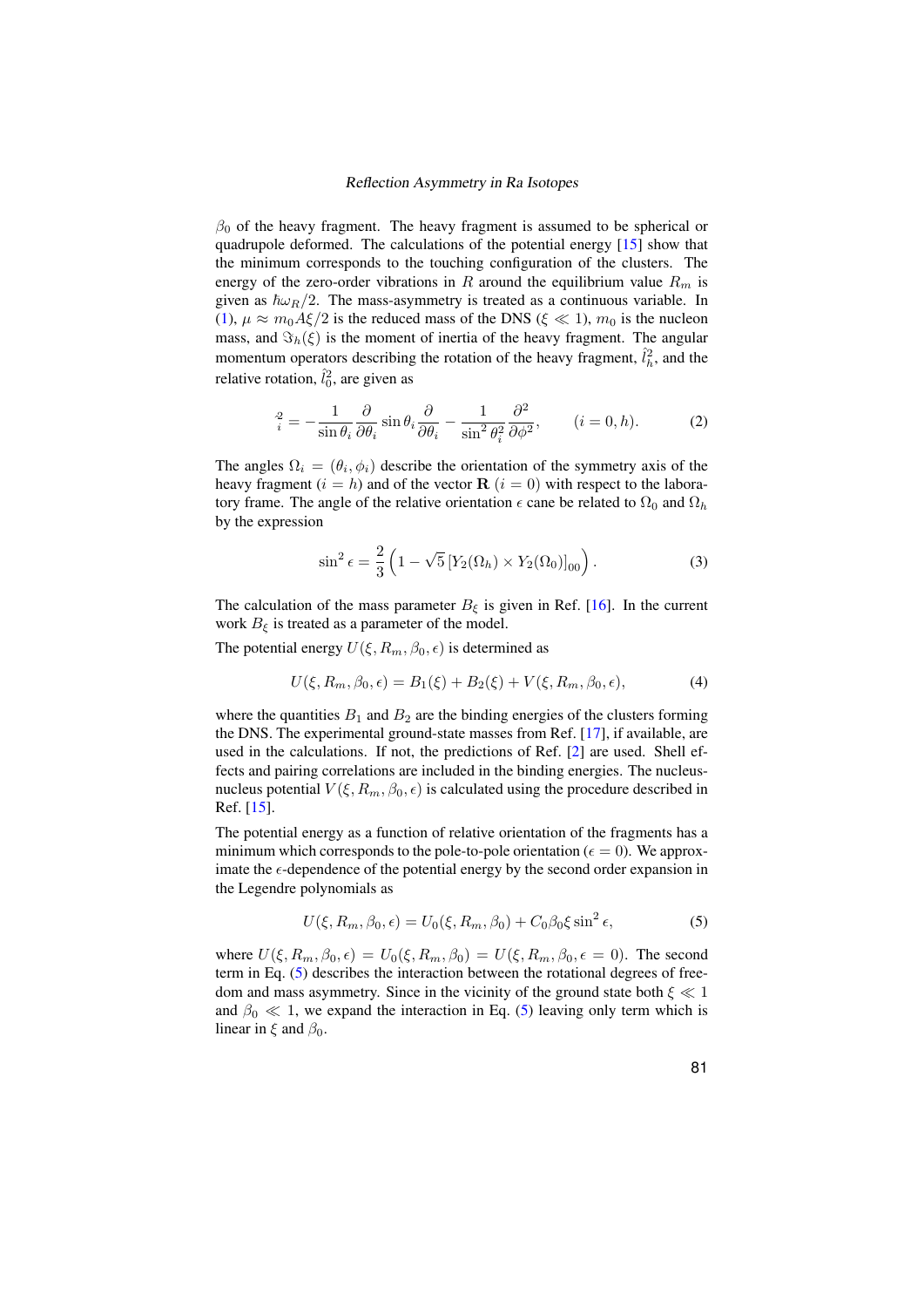#### E.V. Mardyban, T.M. Shneidmanr, N.V. Antonenko, G.G. Adamian

#### 2.2 Diagonalization of the Hamiltonian

The Hamiltonian [\(1\)](#page-2-0) is diagonalized on the set of basis functions

<span id="page-4-0"></span>
$$
\Phi_{L,M,\pi}^{l_1,l_2,n} = F_n(\xi) \left[ Y_{l_1}(\Omega_h) \times Y_{l_2}(\Omega_{\mathbf{R}}) \right]_{(LM)},
$$
\n(6)

where  $n = 0, 1, 2, ..., l_1 = 0, 2, 4, ...,$  and  $l_2 = 0, 1, 2, ...$  The basis functions in mass asymmetry are denoted as  $F_n(\xi)$ . The angular part of the basis wave function [\(6\)](#page-4-0) is given by the bipolar spherical harmonics, which provide the proper transformation properties with respect to the rotation and space inversion. Since we have assumed that the heavy fragment is the axially-symmetric quadrupole rotator the quantum number  $l_1$  can take only even values. The parity of the state is then determined as  $\pi = (-1)^{l_2}$ .

The peculiarities of the spectra of Hamiltonian [\(1\)](#page-2-0) strongly depend on the strength of the interaction between the rotational and mass-asymmetry degrees of freedom. To qualitatively analyze the role of this interaction, lets assume that the mass-asymmetry motion is significantly faster than both the rotational motion of the heavy fragment and the relative rotation. Then in the description of the yrast spectrum we can separate the motion in  $\xi$  from the other degrees of freedom and consider the system in its lowest state  $\Psi_0(I, \xi)$  with respect to the mass-asymmetry [\[9\]](#page-9-8). We can then average out the Hamiltonian [\(1\)](#page-2-0) with respect to  $\xi$  and obtain its simplified form as

<span id="page-4-1"></span>
$$
\hat{H}_0 = \frac{\hbar^2}{2\Im_h(\xi_0(I))}\hat{l}_h^2 + \frac{\hbar^2}{2\mu(\xi_0(I))R_m^2}\hat{l}_0^2 + C_0\beta_0\xi_0(I)\sin^2\epsilon,\tag{7}
$$

where  $\xi_0(I) = \langle \Psi_0(I)|\xi|\Psi_0(I)\rangle$  is the average mass asymmetry for the angular momentum I.

If for certain angular momentum either  $\beta_0 \approx 0$  or  $\xi_0 \approx 0$ , then the interaction term in Eq. [\(7\)](#page-4-1) can be approximately neglected. This leads to the yrast spectrum of the form

<span id="page-4-2"></span>
$$
E(I) = \frac{\hbar^2}{2S_h} I(I+1),
$$
 (even *I*),  
\n
$$
E(I) = \frac{\hbar^2}{2S_h} I(I+1) + \frac{\hbar^2}{2\mu R_m^2},
$$
 (odd *I*). (8)

Thus, the negative-parity band is just shifted on an amount  $\hbar^2/(2\mu R_m^2)$  with respect to the positive parity ground state band.

The opposite case of strong interaction occurs when neither  $\xi_0$  nor  $\beta_0$  are small. In this case the light fragment is localized in the pole region of the heavy one. As was shown in Appendix of  $[10]$ , in the limit of strong interaction, i.e.  $C_0 \xi_0(I) \beta_0 \gg 1$ , the Hamiltonian can be diagonalized analytically, yielding the spectrum of the form

<span id="page-4-3"></span>
$$
E(I) = \frac{\hbar^2}{2(\Im_h + \mu R_m^2)} I(I+1), \qquad I = 0, 1, 2, \dots
$$
 (9)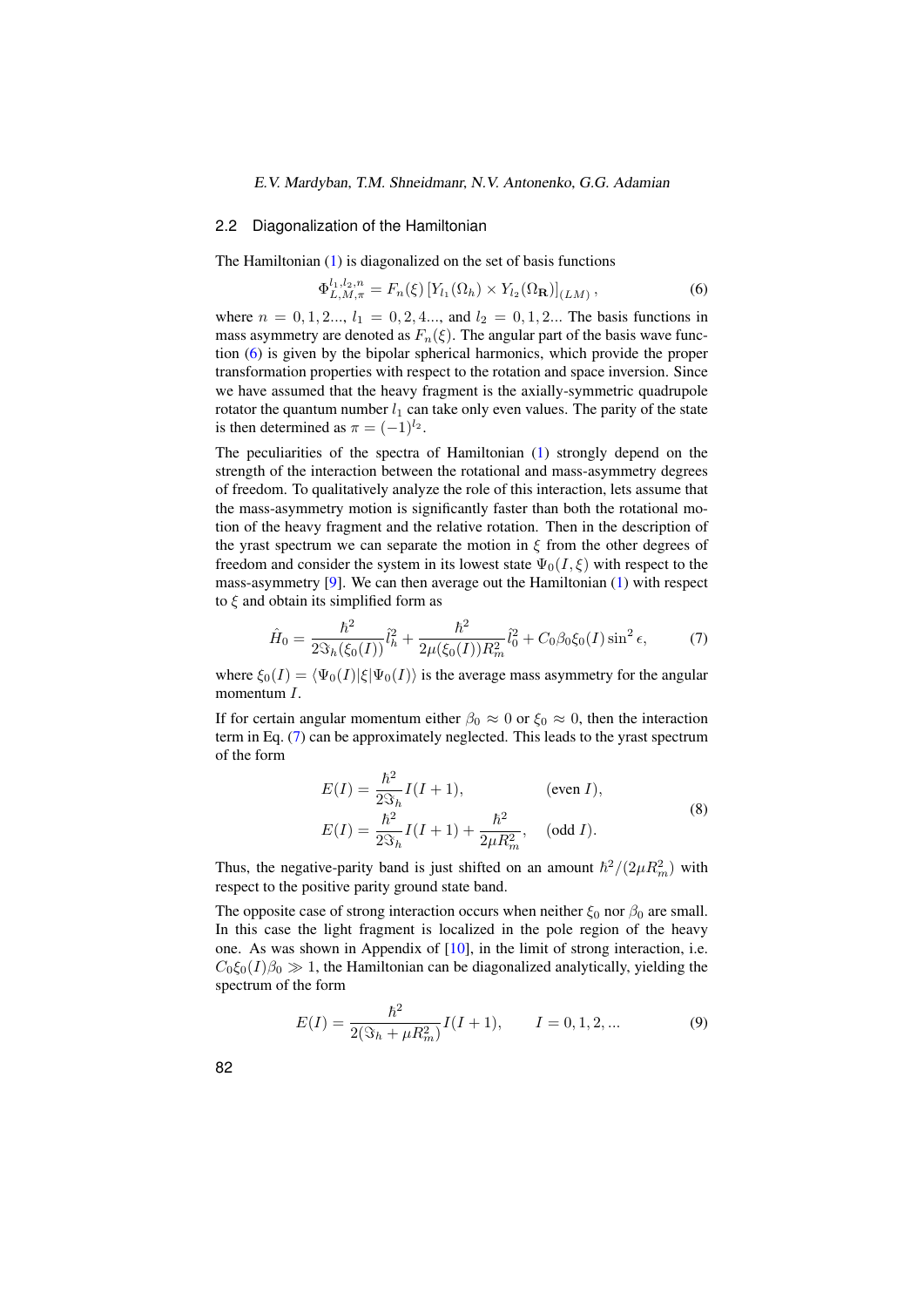Such a spectrum is expected for the rotor with stable reflection-asymmetric deformation.

Since the moments of inertia of dinuclear systems is generally larger than that of the mononucleus configuration, the energies of cluster configurations grow slower with angular momentum. Because of this, the weights of cluster components and  $\xi_0(I)$  are both increasing with I. Therefore, we expect that the yrast spectrum of the nucleus will evaluates with spin from the limit of reflectionasymmetric vibrations, Eq. [\(8\)](#page-4-2), to the limit of unperturbed band with interleaved positive and negative parity states given by Eq. [\(9\)](#page-4-3).

## 2.3 Multipole moments

The reduced transition probability for the transition from the initial state  $|i\rangle$  to the final state  $|f| >$  is calculated as

$$
B(E\lambda; i \to f) = \frac{1}{2I_i + 1} |\langle f || Q_\lambda || i \rangle|^2, \tag{10}
$$

where the multipole operator  $Q_{\lambda\mu}$  is defined as

<span id="page-5-0"></span>
$$
Q_{\lambda\mu} = \int \rho_Z(\mathbf{r}) r^{\lambda} Y_{\lambda\mu}(\Omega) d\mathbf{r}.
$$
 (11)

To obtain the expression for the multipole operator in the DNS, we have to substitute the charge density operator  $\rho_Z(\mathbf{r})$  in [\(11\)](#page-5-0) by

<span id="page-5-1"></span>
$$
\rho_Z(\mathbf{r}) = \rho_{Z_1}(\mathbf{r}) + \rho_{Z_2}(\mathbf{r}),\tag{12}
$$

where  $\rho_{Z_i}(\mathbf{r})$  ( $i = 1, 2$ ) are the charge densities of the DNS fragments. The expressions for the dipole and octupole operators then become

$$
Q_{1\mu} = \epsilon_1 \sqrt{4\pi} \frac{A_1 Z_2 - A_2 Z_1}{A} R \left\{ Y_0(\Omega_h) \times Y_1(\Omega_R) \right\}_{1\mu}
$$
  
\n
$$
Q_{3\mu} = \epsilon_3 \sqrt{4\pi} \frac{A_1^3 Z_2 - A_2^3 Z_1}{A^3} R^3 \left\{ Y_0(\Omega_h) \times Y_3(\Omega_R) \right\}_{3\mu}
$$
\n
$$
-4\pi \sqrt{\frac{7}{5}} Q_0 \frac{A_2}{A} R \left\{ Y_2(\Omega_h) \times Y_1(\Omega_R) \right\}_{3\mu},
$$
\n(13)

where  $\epsilon_1$  and  $\epsilon_3$  are the effective charges introduced for dipole and octupole transitions, respectively. As follows from Eq. [\(13\)](#page-5-1), the dipole operator has only contribution from the DNS configurations, while the octupole operator has a nonzero contribution from the mononucleus configuration as well.

## **3 Results of Calculations**

The yrast energy spectra of <sup>222</sup>,224,226,<sup>228</sup>Ra, calculated by diagonalizing the Hamiltonian [\(1\)](#page-2-0), are presented in Figure [1.](#page-6-0) The effective mass parameter for the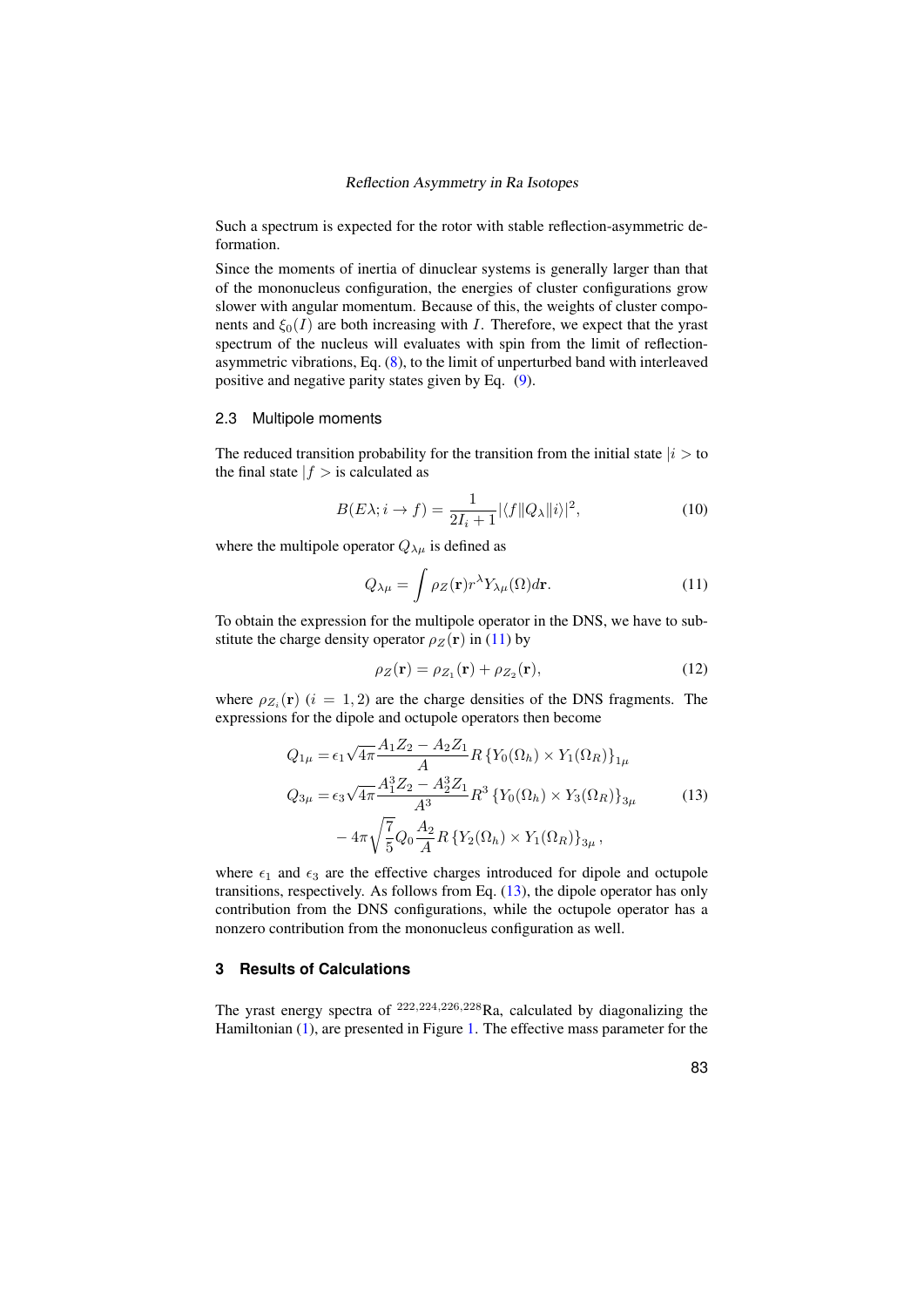

<span id="page-6-0"></span>Figure 1. Comparison of experimental (points) and calculated (solid lines) energies of states of the alternating parity bands in  $222,224,226,228$ Ra. Experimental data are taken from Ref. [\[20\]](#page-10-8). Calculated energies are obtained by the numerical diagonalization of the Hamiltonian [\(1\)](#page-2-0).

mass asymmetry motion is fixed as  $B_{\xi} = 10 \times 10^5 m_0$  fm<sup>2</sup> for all considered nuclei. One should note that this value is larger than those used in Ref. [\[8\]](#page-9-7) because of the fact that additional degrees of freedom are considered. The potential en-ergy is taken in the form of Eq. [\(5\)](#page-3-0). The value of  $C_0$  is fixed by approximating the  $\epsilon$ -dependence of the potential energy calculated with Eq. [\(4\)](#page-3-1). The potential energy of the mononucleus configuration  $U_0(\xi = 0, \beta_0)$  and the moment of inertia of the heavy fragment  $\Im_h(\xi)$  can not be calculated within the DNS model. Instead,  $U_0$  is fitted to reproduce the correct value of the nuclear binding energy as the lowest eigenstate of the Hamiltonian [\(1\)](#page-2-0). The moment of inertia is parameterized in the form

$$
\mathfrak{S}_h(\xi) = c(\xi) \mathfrak{S}_h^{(rig)}(\xi),\tag{14}
$$

where  $\Im_h^{(rig)}$  $h_h^{(reg)}(\xi)$  is the rigid body moment of inertia for the corresponding heavy fragment and

$$
c(\xi) = \begin{cases} 0.85, & \xi > \xi_{\alpha}, \\ c_0 + (0.85 - c_0)\xi/\xi_{\alpha}, & \xi \le \xi_{\alpha}. \end{cases}
$$
(15)

The quantity  $c_0$  is a scaling parameter which is fixed by the calculation of the energy of the  $2^+$  state of the ground-state band. Calculations show that for considered nuclei  $c_0 = (0.2 - 0.45)$ .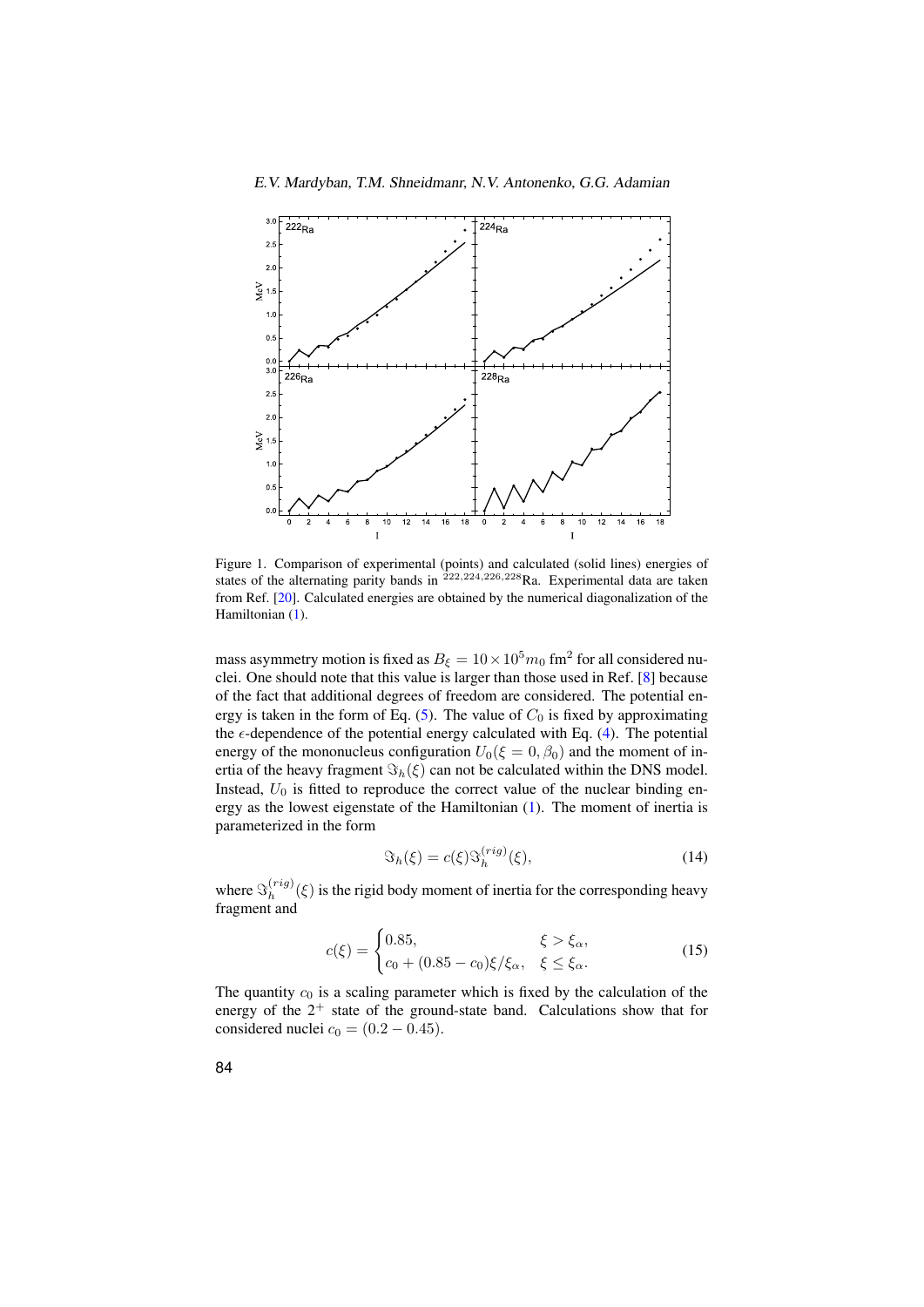As seen, the agreement between the calculated spectra and the corresponding experimental rotational bands are rather good for all considered Ra isotopes. One can see that the structure of the spectra is similar for all nuclei. In the beginning of the band, the negative parity states are shifted up with respect to the positive parity ones. As expected, because the weight of cluster components increasing with angular momentum, the shift between negative and positive parity states decreases. At certain critical value of angular momentum, the smooth rotational band with interleaved positive and negative parity states is formed. This angular momentum corresponds to the transition to the limit of stable reflectionasymmetric deformation [\[18\]](#page-10-9).

The transition from the limit of octupole vibration to the rotation of stable octupole-deformed nucleus can be conveniently analyzed using the parity splitting quantity defined in Ref. [\[19\]](#page-10-10)

<span id="page-7-1"></span>
$$
S(I^{-}) = E(I^{-}) - \frac{(I+1)E_{(I-1)}^{+} + IE_{(I+1)}^{+}}{2I+1},
$$
\n(16)

which provides zero value for the rotational band of nucleus with rigid octupole deformation. Having maximum value in the beginning of the band, the parity splitting decreases with increasing angular momentum. The calculated and experimental dependences of the parity splitting on I are presented in Figure [2.](#page-7-0) In



<span id="page-7-0"></span>Figure 2. Caculated (lines) and experimental (points) values of parity splitting (see Eq. [\(16\)](#page-7-1)) for  $^{222,224,226,228}$ Ra. Experimental energies are taken from [\[20\]](#page-10-8).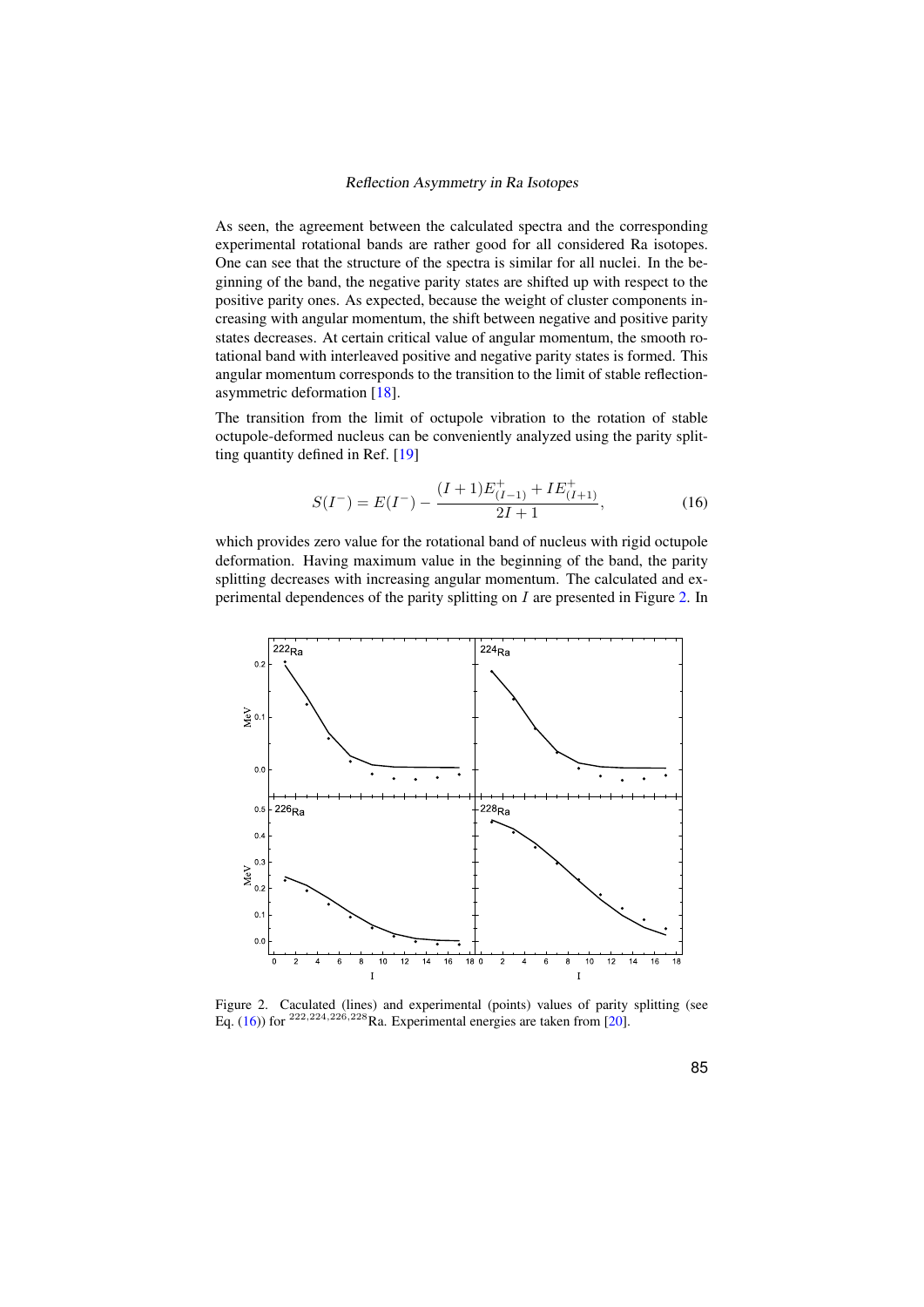our model the value of parity splitting is determined by the relative weights of the cluster components and the mononucleus in the wave function. Due to the larger moment of inertia the weight of  $\alpha$ -particle DNS increases with angular momentum that decreases the parity splitting.

Using the wave functions obtained by the diagonalization of the Hamiltonian  $(1)$  and the dipole operator given in Eq.  $(13)$ , we calculated the reduced matrix elements for the dipole transitions between the positive and negative parity states in Ra isotopes. Results are presented in Figure [3.](#page-8-0) For the  $222,228$ Ra and  $226$ Ra the experimental data are taken from Ref. [\[14\]](#page-10-4) and Ref. [\[21\]](#page-10-11), respectively. For <sup>224</sup>Ra the experimental data are from Ref. [\[13\]](#page-10-3). The effective charge for E1 transitions has been taken to be equal to  $\epsilon_1 = e(1 + \chi)$  with an average state-independent value of the E1 polarizability coefficient  $\chi = -0.7$  [\[22\]](#page-10-12). This renormalization takes into account a coupling of the mass-asymmetry mode to the giant dipole resonance in a dinuclear system. The calculations qualitatively reproduce the angular momentum dependence of the experimental matrix elements in <sup>222,224,228</sup>Ra. We see again that increase of weights of the cluster systems leads to the enhancement of the strength of  $E1$  transitions.

Note that the model has failed to reproduce anomalously small magnitude of  $E1$ transition strength in  $224$ Ra. The possible explanation is following. As shown in Ref. [\[23\]](#page-10-13), the strength of dipole transitions is very sensitive to the proton-neutron



<span id="page-8-0"></span>Figure 3. Angular momentum dependencies of the calculated reduced matrix elements of the electric dipole operator (solid lines) between the states of alternating parity bands in <sup>222,224,226,228</sup>Ra. Experimental data (points) are taken from Ref. [\[14\]](#page-10-4) for <sup>222,228</sup>Ra, from Ref. [\[13\]](#page-10-3) for  $^{224}$ Ra, and from Ref. [\[21\]](#page-10-11) for  $^{226}$ Ra.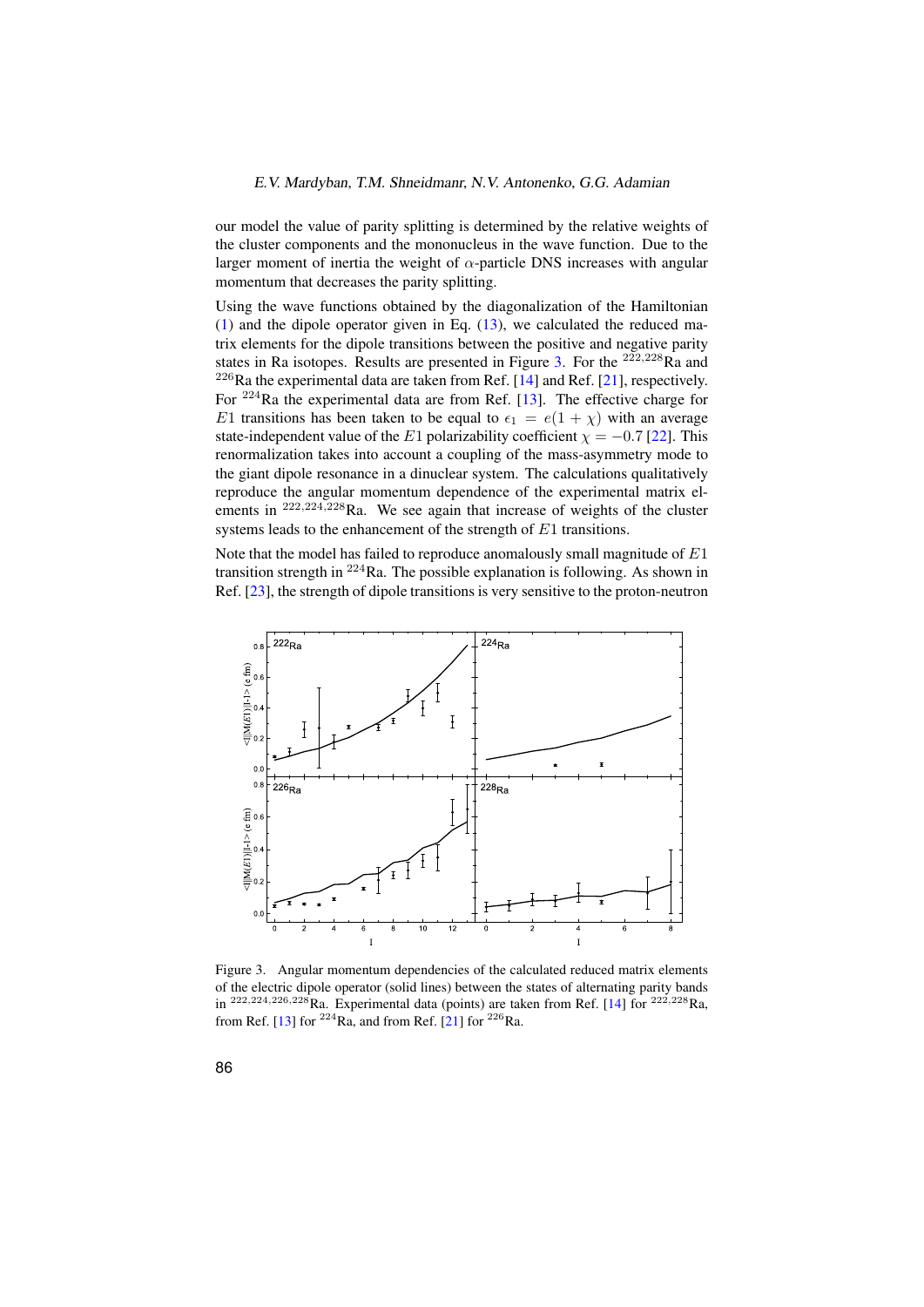ratios in the clusters. Therefore, the independent treatment of collective motion in mass and charge asymmetry is required to describe accurately the peculiarities of dipole transition strength along the isotopic chain and, in particular, the strong decrease of  $B(E1)$  in <sup>224</sup>Ra. This work is currently in progress.

# **4 Conclusion**

We have suggested a cluster interpretation of the properties of the alternating parity bands in heavy nuclei assuming collective motion in the mass asymmetry degree of freedom and by taking into account the relative angular motion of clusters. It was demonstrated that the transition from the limit of reflectionasymmetric shape vibrations to the stable reflection-asymmetric deformation, which occurs with increase of angular momentum, can be associated with increasing weights of cluster components in the nuclear wave function. The existing experimental data on the angular momentum dependence of parity splitting and of reduced matrix elements of dipole transitions between the members of alternating parity bands are well reproduced for  $222,226,228$ Ra isotopes. The strength of dipole transitions is overestimated for  $224$ Ra. Independent treatment of mass and charge asymmetry degrees of freedom is required in order to describe anomalously small  $B(E1)$  values in <sup>224</sup>Ra.

# **5 Acknowledgments**

This work was partly supported by the RFBR (Grant No. 20-02-00176). T.M.S. acknowledges the support from the Russian Government Subsidy Program of the Competitive Growth of Kazan Federal University.

## <span id="page-9-0"></span>**References**

- <span id="page-9-1"></span>[1] W. Nazarewicz et al. (1984) *Nucl. Phys. A* 429 269.
- <span id="page-9-2"></span>[2] P. Möller et al. (2008) *At. Data Nucl. Data Tables* 94 758.
- <span id="page-9-3"></span>[3] J. Egido, L. Robledo (1989) *Nucl. Phys. A* 494 85.
- [4] K. Rutz, J.A. Maruhn, P.-G. Reinhard, W. Greiner (1995) *Nucl. Phys. A* 590 680.
- <span id="page-9-4"></span>[5] L.M. Robledo, G.F. Bertsch (2011) *Phys. Rev. C* 84 054302.
- <span id="page-9-5"></span>[6] N. Minkov, S. Drenska, M. Strecker, W. Scheid, H. Lenske (2012) *Phys. Rev. C* 85 034306.
- <span id="page-9-6"></span>[7] T.M. Shneidman, G.G. Adamian, N.V. Antonenko, R.V. Jolos, W. Scheid (2002) *Phys. Lett. B* 526 322-328.
- <span id="page-9-7"></span>[8] T.M. Shneidman, G.G. Adamian, N.V. Antonenko, R.V. Jolos, W. Scheid (2003) *Phys. Rev. C* 67 014313.
- <span id="page-9-8"></span>[9] T.M. Shneidman, G.G. Adamian, N.V. Antonenko, R.V. Jolos, W. Scheid (2011) *Eur. Phys. J. A* 47 34.